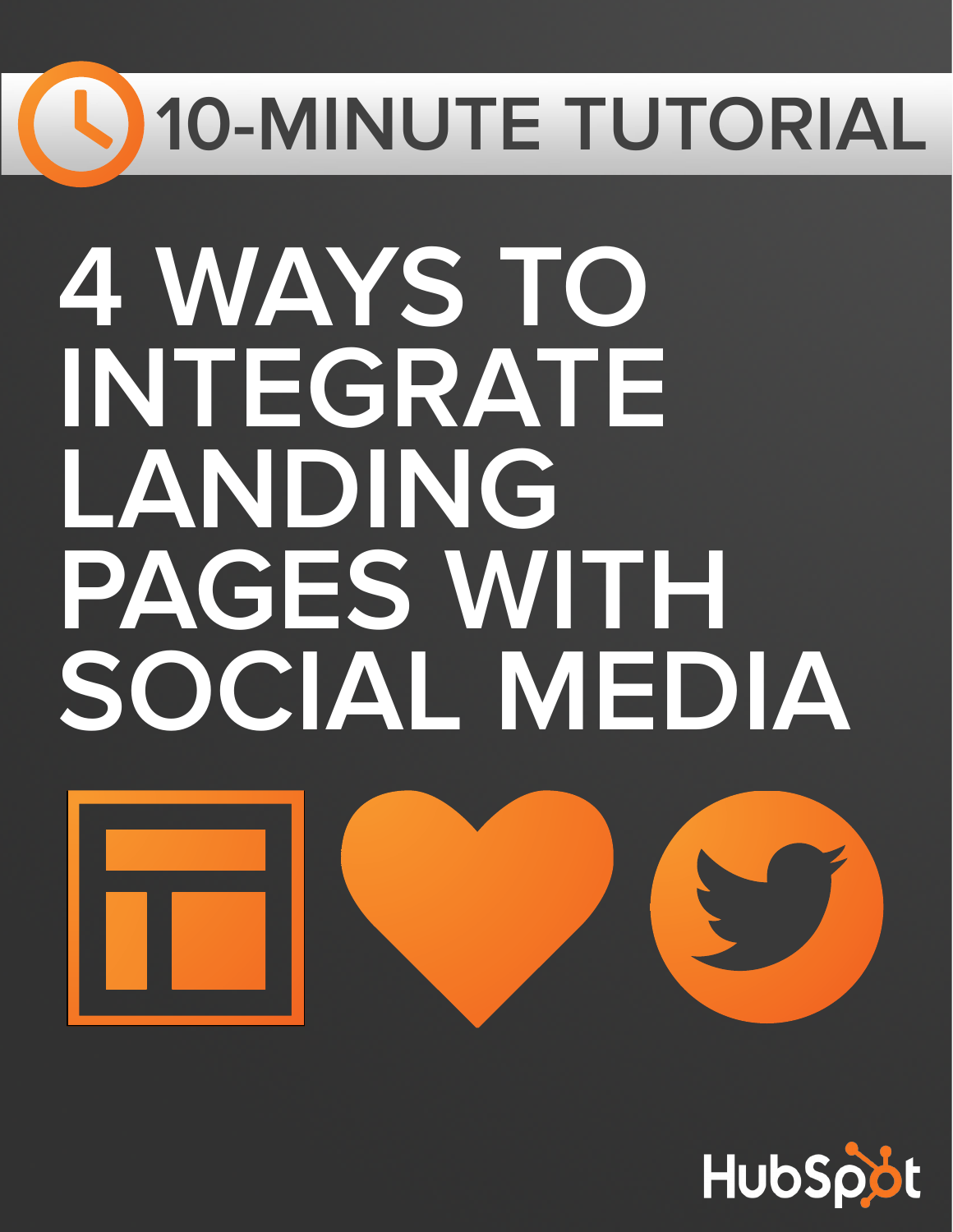"Being able to schedule postings and tie them directly to our Landing Pages within HubSpot has been awesome. We can identify and measure the response each post generates."

Jeremy Gesicki, Global Digital at Mueller Sports Medicine [@MuellerSportMed](https://twitter.com/muellersportmed) / [@Quench\\_Gum](https://twitter.com/Quench_Gum)



Let's take a look at some of the ways that you can your HubSpot Social Media tools to optimize your Landing Pages, and vice versa.



## 1. Promote your Landing Pages with the Social Publishing tool

One of the best ways that you can integrate your Landing Pages with Social Media is by promoting them with the Social Publishing tool. In doing so, you help to promote your site's content while also fueling your inbound lead generation.

#### **Here's How to Do It:**

1. Go to the Social Publishing tool (You can find this under **Social > Publishing**)



2. Click "Compose Message" in the upper-right hand side of the screen

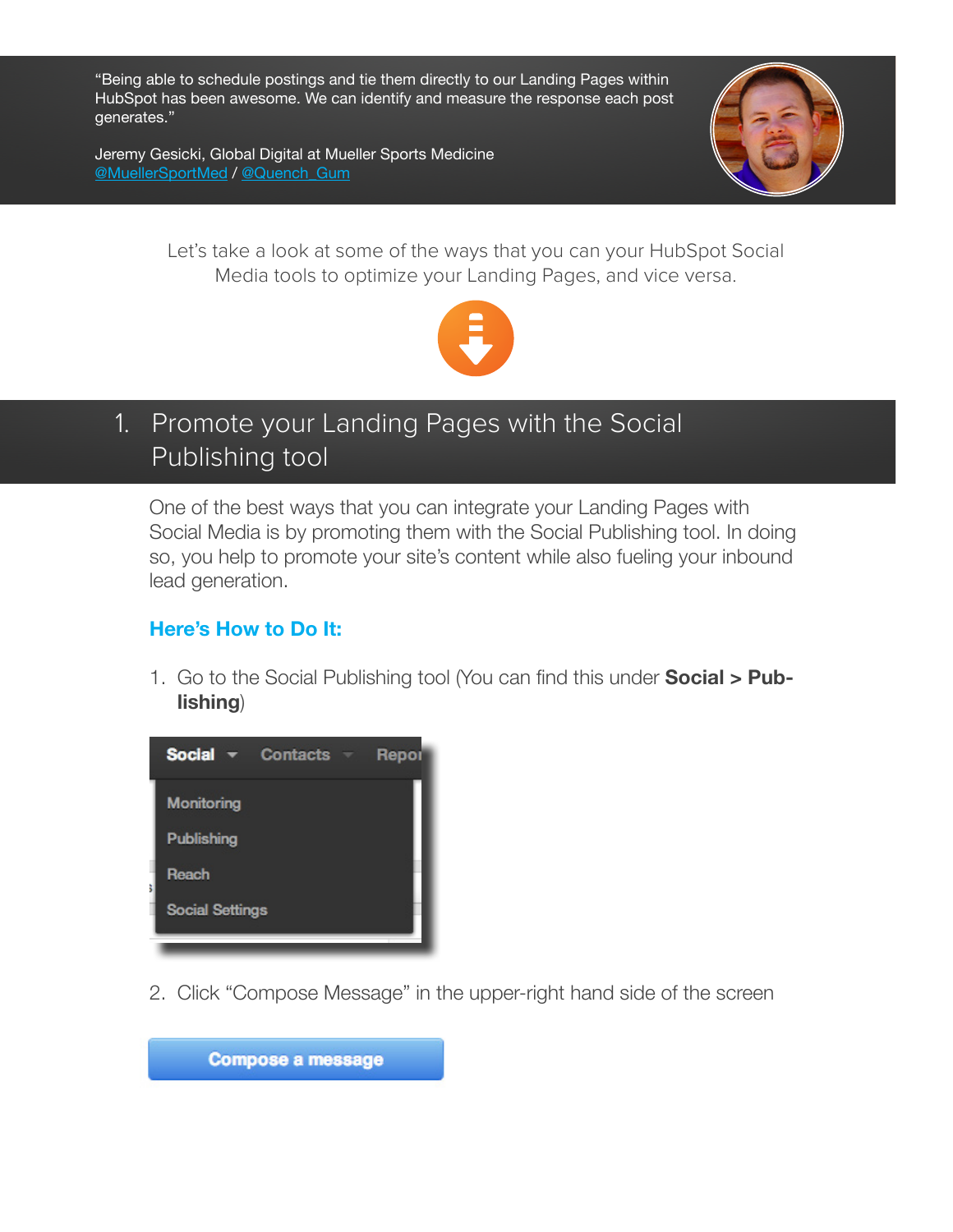3. Click to attach your Landing Page (Above the message window, click "Attach a Landing Page")



4. When the "Select a Landing Page" window appears, find the Landing Page that you would like to promote, then click "Select" on the righthand side.

| <b>Select a Landing Page</b> | Q Search |  |
|------------------------------|----------|--|
| Name                         | ┻        |  |
| Your stunning headline!      | Select   |  |
| Your Stunning Headline!      | Select   |  |
| Your stunning headline!      | Select   |  |
| Your stunning headline!      | Select   |  |
| Your stunning headline!      | Select   |  |

- 5. Add additional text to the message as you see fit. **Remember:** if you are posting the message to Twitter, there is a 140-character limit. If you are posting the message to LinkedIn or Facebook, you can include an image as well to make the post more visually appealing (Select 'Attach an Image' to do this)
- 6. Select the Social Media accounts that you would like to promote your Landing Page on behalf of, as well as the time that you would like the message to go out and the campaign that you would like to attach it to, then click "Schedule All."

| <b>Select Accounts</b><br>Add account                     | $\left  \right $ Pages 0/3<br>Profiles 0/25<br>$f$ Profiles 0/1<br>in Profiles 0/13<br>Ø<br>in Groups 0/145 |  |  |
|-----------------------------------------------------------|-------------------------------------------------------------------------------------------------------------|--|--|
|                                                           | 16<br>$\rightarrow$                                                                                         |  |  |
| <b>Select Times</b><br><b>US/Eastern</b><br>Edit schedule | (in 11 minutes) Suggest Times Right Now<br>Sunday Jul 28, 2013<br>5:23 pm                                   |  |  |
|                                                           | <b>Add Additional Time</b>                                                                                  |  |  |
| <b>Select Campaign</b>                                    | No campaign<br>$\overline{\phantom{a}}$                                                                     |  |  |
|                                                           |                                                                                                             |  |  |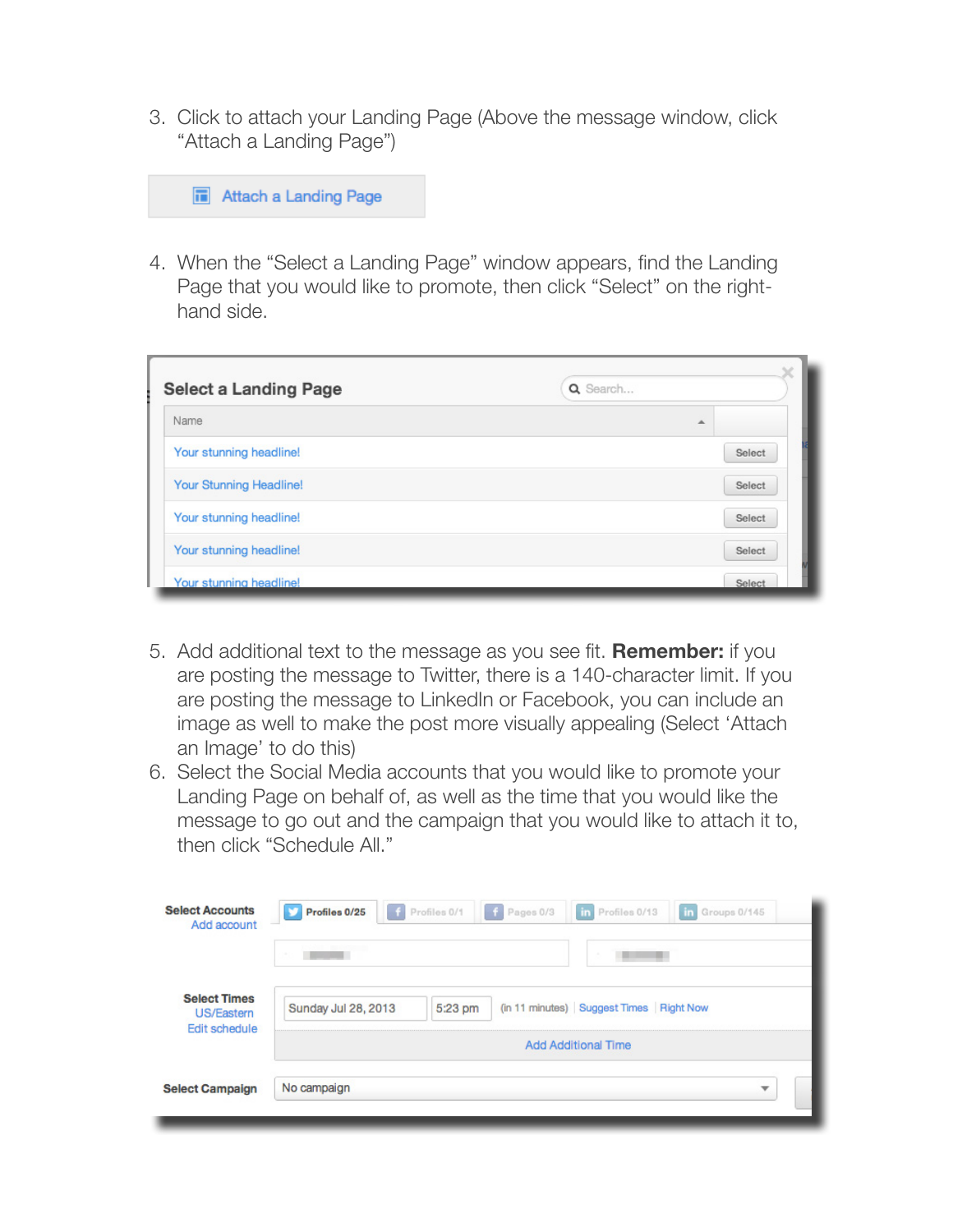## 2. Collect Contacts' Twitter Handles in Your Forms

In order to monitor your HubSpot lists with Social Monitoring, you will first need to know the Twitter Handles of your contacts. By adding 'Twitter Handle' as a field to your forms and landing pages, you will guarantee when new leads are generated that they can be added to a list and monitored via Social Monitoring. [Click to edit your forms in HubSpot](https://app.hubspot.com/l/forms).

### 3. Promote your Landing Pages to people in your Social Monitoring streams

With Social Monitoring, you have the ability to create custom, segmented Twitter streams based on keywords, HubSpot contact lists and Twitter lists. These streams serve as effective channels for promoting your Landing Pages. Find opportunities to link to your Landing Pages when responding to Twitter activities that have shown up in your Social Streams. For instance, if someone asks a question on Twitter that an ebook answers, respond to their Tweet by sending them the Landing Page link.

#### **Here's How to Do It:**

1. Go to the Social Monitoring tool (You can find this under **Social > Monitoring**)



2. Select one of your streams from the right-hand side of the page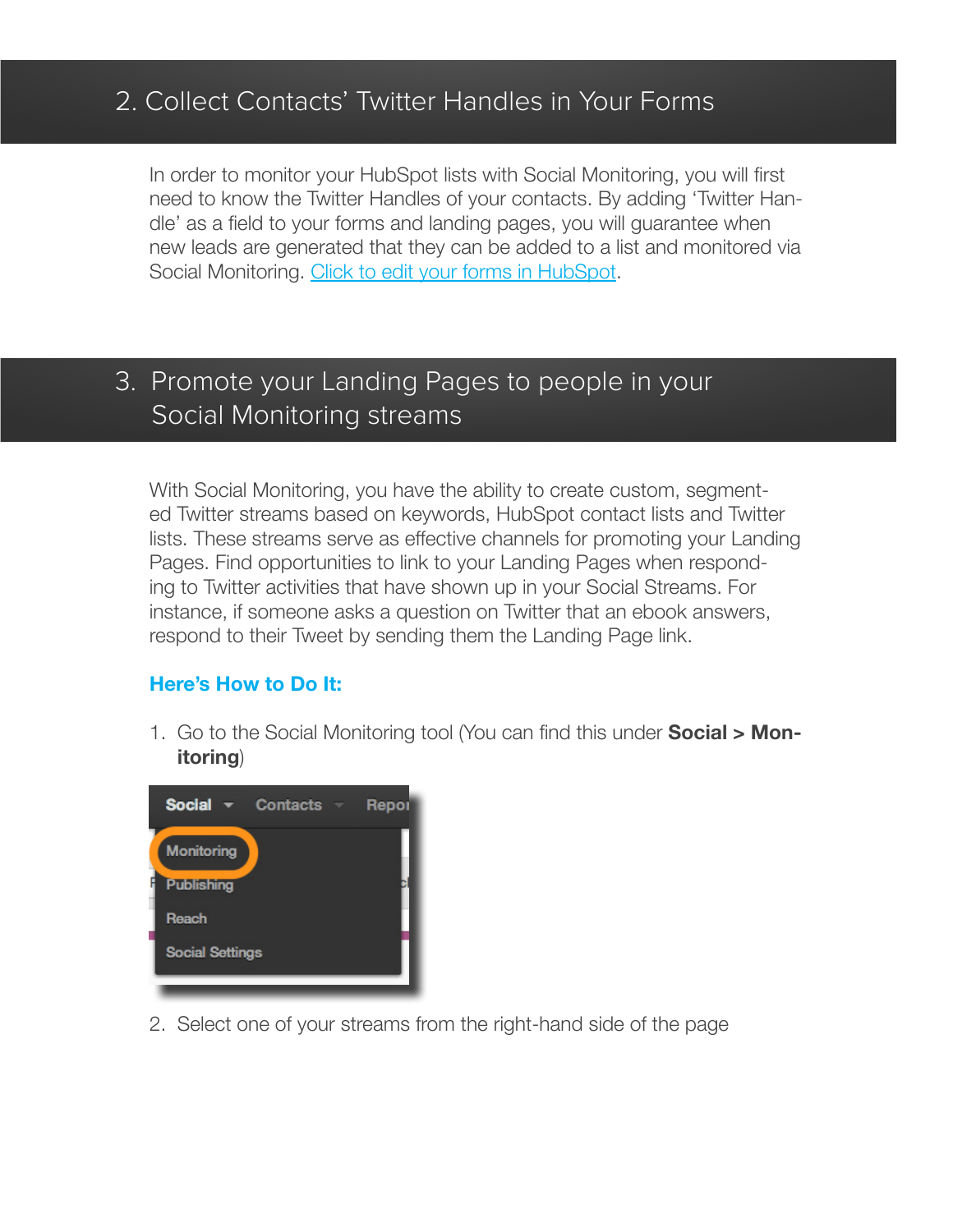

3. When you see a Tweet in your stream that you would like to respond to, scroll over it then select the "Reply" link when it appears



4. Copy and paste your Landing Page URL into the message, as well as the reply message that you would like to include, then hit "Reply"